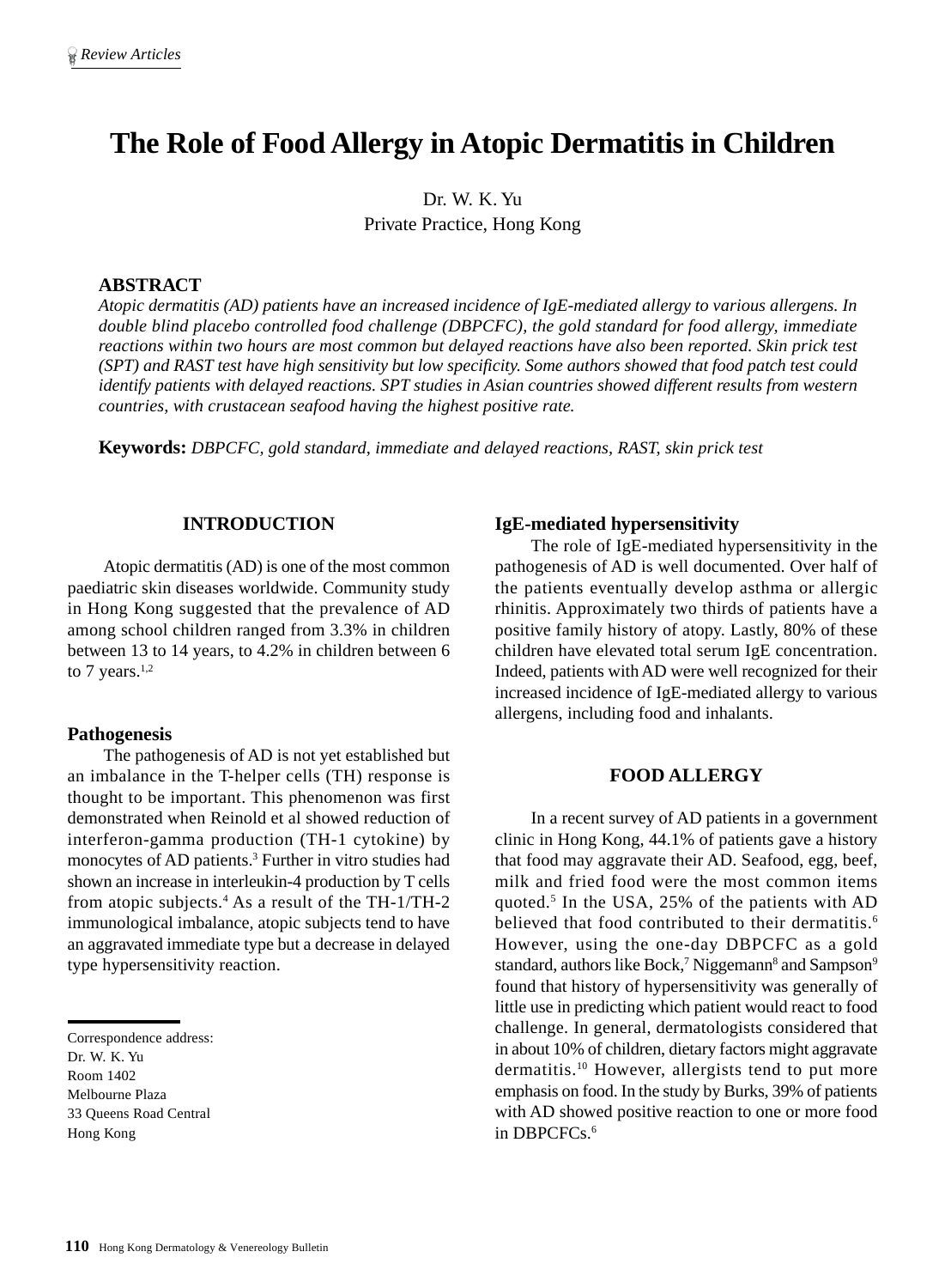#### **Definition**

Food allergy is a term applied to a group of disorders characterized by abnormal exaggerated immunological response to specific food proteins. It occurs more frequently among patients with AD. DBPCFC has become the gold standard for the diagnosis of food allergy since its development by Bock and May in 1978.7 Two types of food allergy are now recognized among patients with AD – immediate and delayed food allergies.

#### **Immediate reactions**

It is the most commonly reported type of reaction and is defined as the occurrence of skin itchiness or rash, respiratory or gastrointestinal symptoms within two hours after taking the food capsules. Symptoms of more than one organ system may occur. Skin reactions were most common, accounting 80% of positive challenge. 8,11 It presented as pruritus, diffuse erythematous macular, maculopapular or morbilliform rash, and occurred most commonly in the areas where eczema typically flared. Urticarial lesions were uncommon.11 Gastrointestinal symptoms of nausea, abdominal pain, vomiting, and diarrhoea occurred in 27-52%. 13-32% developed respiratory symptoms such as nasal congestion, sneezing, wheezing and stridor.6,11

## **Delayed reactions**

Besides the immediate reactions, the delayed type of reaction was recently identified. These reactions occurred more than two hours after the challenging food had been taken. The symptoms are identical to those of immediate reactions. While some studies $12,13$  found no late reactions after DBPCFC, Niggemann<sup>8</sup> reported that cutaneous late reaction occurred in 25%, combined early and late cutaneous reactions in 5% and immediate reaction alone in 70% of positive reactions. Sampson reported that late reactions did not occur without early reactions.11

## **Mechanism**

Sampson had demonstrated that patients experiencing symptoms after oral food challenge had a significant rise in their plasma histamine levels, whereas there was no change in asymptomatic patients.14 Patients with AD and food hypersensitivity were found to have a higher rate of spontaneous release of histamine from basophils. Their mononuclear cells produced a histamine-releasing factor in vitro that provoked the release of histamine from the basophils of other foodsensitive persons. Both abnormalities decreased after a period of elimination diet.15 Skin suction blister model study had shown a biphasic rise of histamine in lesions after food challenge with the relevant foods, indicating that mast cells might be responsible for early reaction and basophils for late reaction.16

Some recent studies produced evidence of cellmediated immunity being involved in food allergy. Kondo had shown an increased interleukin-2 activity and interferon-gamma concentrations in culture supernatants of ovalbumin-stimulated peripheral blood mononuclear cells from patients with AD who were sensitive to hen's egg.17 The production of a lymphokine, the leukocyte-migration-inhibition factor (LIF), by peripheral blood lymphocytes in response to an in vitro challenge with bovine β-lactoglobulin was shown to be significantly elevated in all patients with cow's milk allergy.18

# **Foods involved**

Various studies in the USA, Germany and Japan showed that milk, egg, fish, wheat, soy and peanut were the common causes of clinical allergy while shellfish was not a common allergen.<sup>6,8,11,13,19</sup> These six foods accounted for 90% of the positive clinical response.<sup>14</sup>

## **INVESTIGATIONS**

## **Double-blind placebo-controlled food challenge**

## *Methods*

Since the development of DBPCFC, it has been well recognized as the gold standard for food allergy. Book<sup>20</sup> and Niggemann<sup>21</sup> have also given detailed outline of their techniques. When the dehydrated foods were not available commercially, they could be prepared by the dehydration method. The raw food was dehydrated by the freeze-drying machine, ground into fine powder with an electric blender, and finally encapsulated with machine so that each capsule contained an identical weight of content.

Both patients and observers were blinded. Patients were advised to avoid the tested food for a period of two weeks. They received either the dehydrated food capsule or the placebo of sucrose capsules in the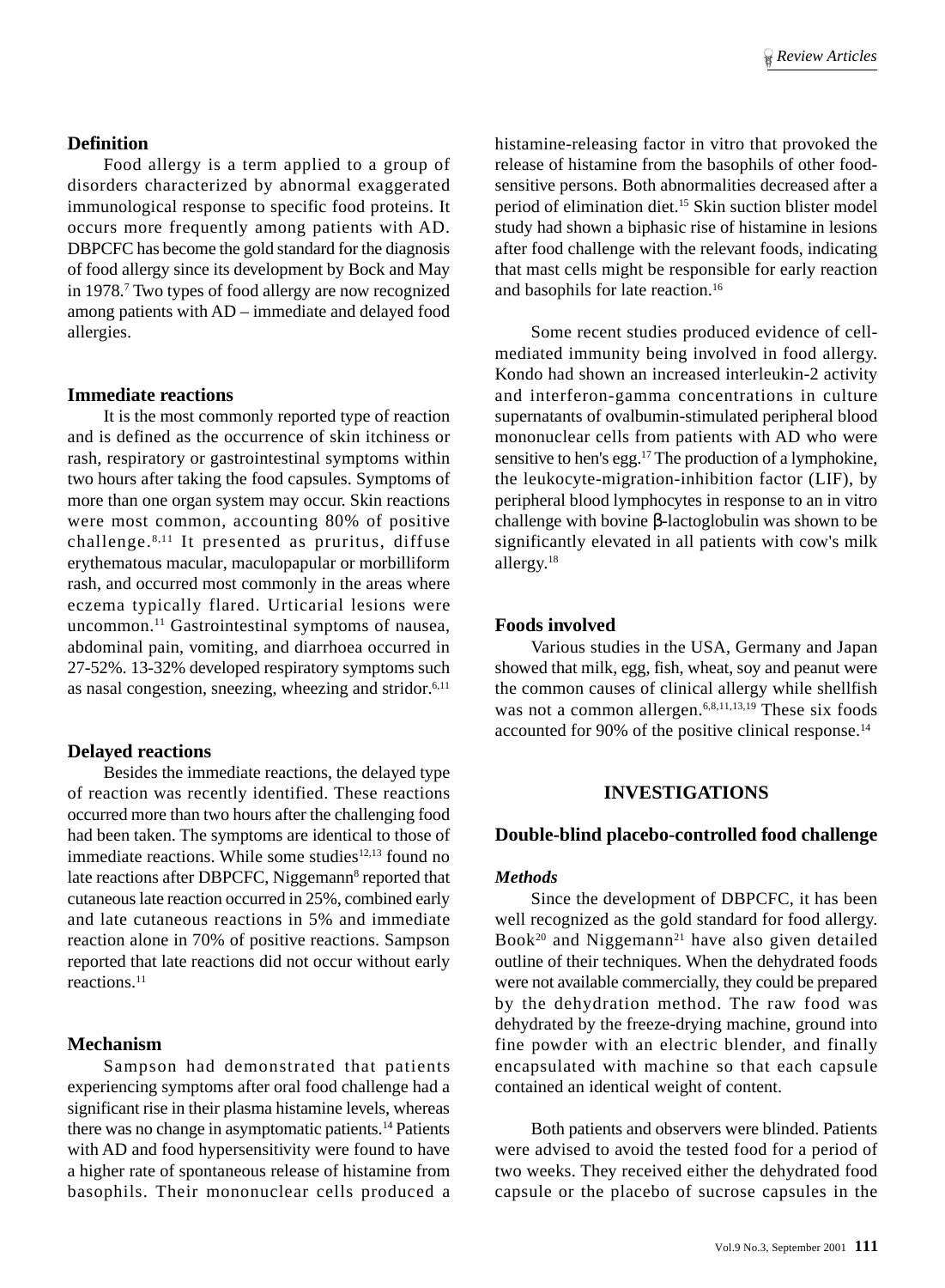morning and the other one in the afternoon. Patients were kept in the ward for one day for observation of reactions and resuscitation in the rare cases of severe reactions or anaphylaxis. Capsules were given in increasing amounts with 15 minutes between doses until a total dose of 15 grams had been given. Any skin, gastrointestinal and respiratory symptoms of food allergy were recorded in a standardized chart.

#### *Open challenge*

If no immediate reaction were detected at the end, an open food challenge with the food would be given as a meal in the hospital. Occasionally, DBPCFC response may show discrepancy from open challenge because the amount of allergen may differ or the allergen in open challenge may be destroyed during cooking. In a study on beef allergy, three of the eleven patients who had reactions with raw beef were able to tolerate wellcooked beef. Specific IgE to heat-labile beef proteins were found in their sera.<sup>22</sup> However, cases diagnosed by open challenge were generally considered less reliable because it was subjected to placebo effects.

#### **Skin prick test**

Prick tests are often used as a guide to choose the food for DBPCFC. Positive SPT was very sensitive in predicting immediate reactions in DBPCFC. However, only 30-40% of patients with positive SPT showed clinical reactions on food challenge.12 Burks showed that a child with AD would be most unlikely to have food allergy if he had negative SPT results for all the seven most common allergenic foods.<sup>6</sup>

#### *Methods*

SPT may be performed with a commercially available set of standard solutions of the common food allergens including 20 to 30 food items. A 1-mm, onepeak lancet was used and prick testing was done on the volar aspect of the forearm. The investigator would assess the test sites after 15 minutes, a weal with diameter of 3 mm or larger was taken as positive. Normal saline and histamine were used as negative and positive controls respectively. No antihistamine was allowed for at least 72 hours before the SPT.

#### *Foods involved*

Table 1 summarized the frequencies and patterns of positive SPTs in different countries. In the West, egg, wheat, peanut, soy, milk and fish were the most common items with positive SPT, whereas in the Asian countries,

shellfish had the highest incidence of positive SPT or elevated specific IgE.

The local study of adult asthmatic patients by Leung et al showed that, royal jelly had the highest SPT positivity prevalence of 16.8%. Shellfish and egg yolk were the next highest, about 12% each.<sup>24</sup> However, DBPCFC on shellfish had not been done in Asia. In a study in Taiwan, 30 atopic children with both histories of cow's milk allergy and positive RAST tests received DBPCFC with cow's milk. All of them showed negative challenge results.25 In Singapore, a retrospective study of food-induced anaphylaxis showed that the most common food-allergic source was the Chinese delicacy bird's nest soup, followed by crustacean seafood, egg and cow's milk. In contrast to the reports of the USA, there was a notable absence of peanut or tree nuts triggering reactions. Therefore, besides having different SPT results, Asian population also showed different clinical pattern.<sup>26</sup>

## *Sensitivity and specificity for prediction of immediate reactions*

As shown in Table 2, western studies indicated that the negative predictive accuracy of all the foods studied were very high, so that a negative SPT almost ruled out the possibility of a positive food allergy which would be demonstrated by an immediate reaction of the DBPCFC. Howover, the positive predictive accuracy varied amongst different foods: wheat and shellfish had a low positive predictive accuracy of less than 30%.

The discrepancy between allergenicity and antigenicity of food had been explained by changes in permeability of the intestine and neutralization by IgA in the intestinal mucosa and serum. In fact, studies had shown that some of the children with food allergy might gradually lose their clinical hypersensitivity but maintained their SPT positivity.

## **Rast test**

Radioallergosorbent test (RAST) is a radioimmunoassay blood test used to detect IgE antibodies to specific antigens. Sampson $12$  had shown that when tested with DBPCFC, SPT and RAST results had very similar sensitivities and specificities, and employing both SPT and RAST did not give additional information. The study in Taiwan also showed high concordance between the two tests.29 It is more expensive than SPT. However, it does not carry the risk of an allergic reaction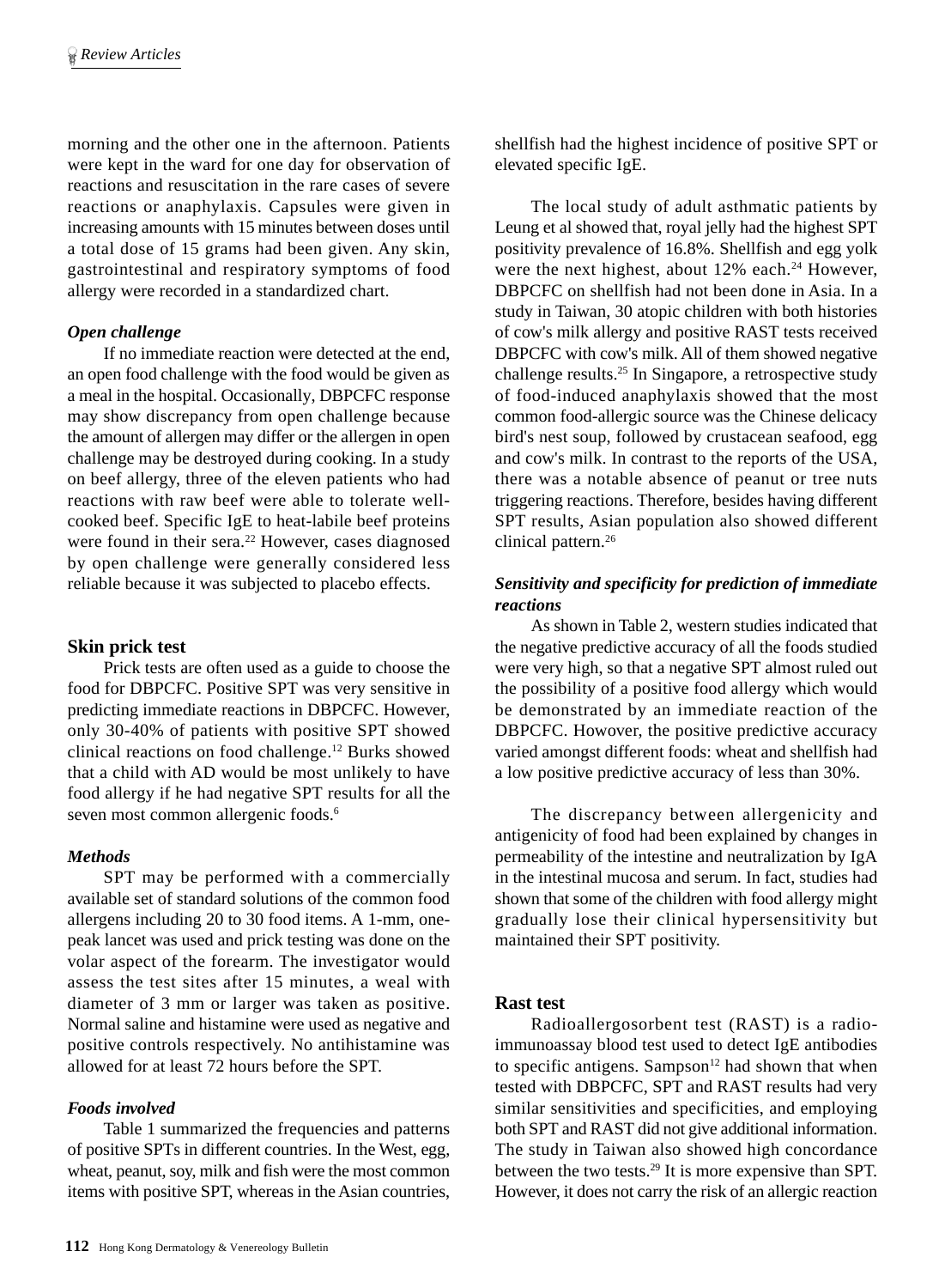|                | Sampson &               | Burks &               | Guangzhou           | Hong Kong             | Japan           | Thailand <sup>20</sup> | Philippines <sup>20</sup> | Singapore <sup>20</sup> | Taiwan <sup>25</sup> |
|----------------|-------------------------|-----------------------|---------------------|-----------------------|-----------------|------------------------|---------------------------|-------------------------|----------------------|
|                | McCaskill <sup>12</sup> | Mallory <sup>13</sup> | (Lai et al) $^{23}$ | (Leung et al) $^{24}$ | $(Iikura)^{20}$ |                        |                           |                         |                      |
| Patient        | 113 severe              | 46 mild to            | 763 patients        | 666 adults            |                 |                        |                           | atopic>5,               | 30 AD                |
| characteristic | AD children             | severe AD             | with asthma         | with asthma           |                 |                        |                           | prick test              | children             |
|                |                         | children              |                     |                       |                 |                        |                           | or serum IgE            |                      |
| Egg            | 55                      | 8                     | 7.2%                | yolk 12.5%            | 46              | 29                     | 12                        | 22                      | 13%                  |
|                |                         |                       |                     | white 7.7%            |                 |                        |                           |                         |                      |
| Peanut         | 49                      | 6                     |                     | 6.4%                  | $\mathbf{1}$    | 42                     | 8                         | 14                      | 33%                  |
| Soy            | 34                      | $\mathbf{1}$          |                     |                       | 8               | 33                     | 6                         | 11                      | 33%                  |
| Milk           | 26                      | $\overline{4}$        | 10.4%               | 4.1%                  | 17              | 20                     | 12                        | 23                      | 13%                  |
| Wheat          | 15                      | $\mathbf{2}$          |                     |                       | $11\,$          | $\rm NE$               | 15                        | 19                      | 37%                  |
| Fish           | 29                      | $\boldsymbol{2}$      |                     | 6.9%                  | 9               | $\rm NE$               | 24                        | NE                      | 17%                  |
| Chicken        | 19                      | $\mathbf{1}$          |                     |                       |                 |                        |                           |                         |                      |
| Beef           | 18                      | $\boldsymbol{0}$      | 14.9%               |                       |                 |                        |                           |                         |                      |
| Pork           | 32                      | $\boldsymbol{0}$      |                     |                       |                 |                        |                           |                         |                      |
| Corn           | $\tau$                  | $\mathbf{0}$          |                     |                       |                 |                        |                           |                         |                      |
| Chocolate      | $\overline{4}$          | $\boldsymbol{0}$      |                     |                       |                 |                        |                           |                         |                      |
| Cashew         |                         | $\mathbf{0}$          |                     |                       |                 |                        |                           |                         |                      |
| Pea            | 19                      |                       |                     |                       |                 |                        |                           |                         |                      |
| Shrimp         | 18                      |                       | 70.3%               |                       |                 |                        |                           |                         | 43%                  |
| Rice           | 8                       |                       |                     |                       | $\overline{4}$  | 33                     | NE                        | NE                      |                      |
| Tomato         | 5                       |                       |                     |                       |                 |                        |                           |                         |                      |
| Green bean     | $\tau$                  |                       |                     |                       |                 |                        |                           |                         |                      |
| Rye            | 8                       |                       |                     |                       |                 |                        |                           |                         |                      |
| Oats           | $\tau$                  |                       |                     |                       |                 |                        |                           |                         |                      |
| Strawberry     |                         |                       |                     |                       |                 |                        |                           |                         |                      |
| Crab           |                         |                       | 60.8%               |                       |                 |                        |                           |                         | 47%                  |
| Squid          |                         |                       | 37.7%               |                       |                 |                        |                           |                         |                      |
| Royal jelly    |                         |                       |                     | 16.8%                 |                 |                        |                           |                         |                      |
| Shellfish      |                         |                       |                     | 12.1%                 | Negative        | 43                     | $22\,$                    | 50                      |                      |
| Crayfish       |                         |                       | 42.1%               |                       |                 |                        |                           |                         |                      |
| Lobster        |                         |                       |                     |                       |                 |                        |                           |                         |                      |

**Table 1. Frequency and pattern of positive SPT in different areas**

#### **Table 2. Skin prick test – variation of predictive accuracy with food**

|             | Sampson & Ho <sup>27</sup> |                     | Bock & Atkins <sup>28</sup> |                     |  |  |  |
|-------------|----------------------------|---------------------|-----------------------------|---------------------|--|--|--|
|             | Positive predictive        | Negative predictive | Positive predictive         | Negative predictive |  |  |  |
|             | accuracy                   | accuracy            | accuracy                    | accuracy            |  |  |  |
| Egg         | 0.85                       | 0.90                | 0.75                        | 0.95                |  |  |  |
| Peanut      | 0.55                       | 0.75                | 1.00                        | 1.00                |  |  |  |
| Milk        | 0.66                       | 0.93                | 0.64                        | 0.89                |  |  |  |
| <b>Nuts</b> |                            |                     | 0.45                        | 1.00                |  |  |  |
| Wheat       | 0.35                       | 0.94                | 0.27                        | 1.00                |  |  |  |
| Soy         | 0.35                       | 0.84                |                             |                     |  |  |  |
| Fish        | 0.77                       | 0.80                |                             |                     |  |  |  |
| Fish and    |                            |                     |                             |                     |  |  |  |
| shellfish   |                            |                     | 0.25                        | 1.00                |  |  |  |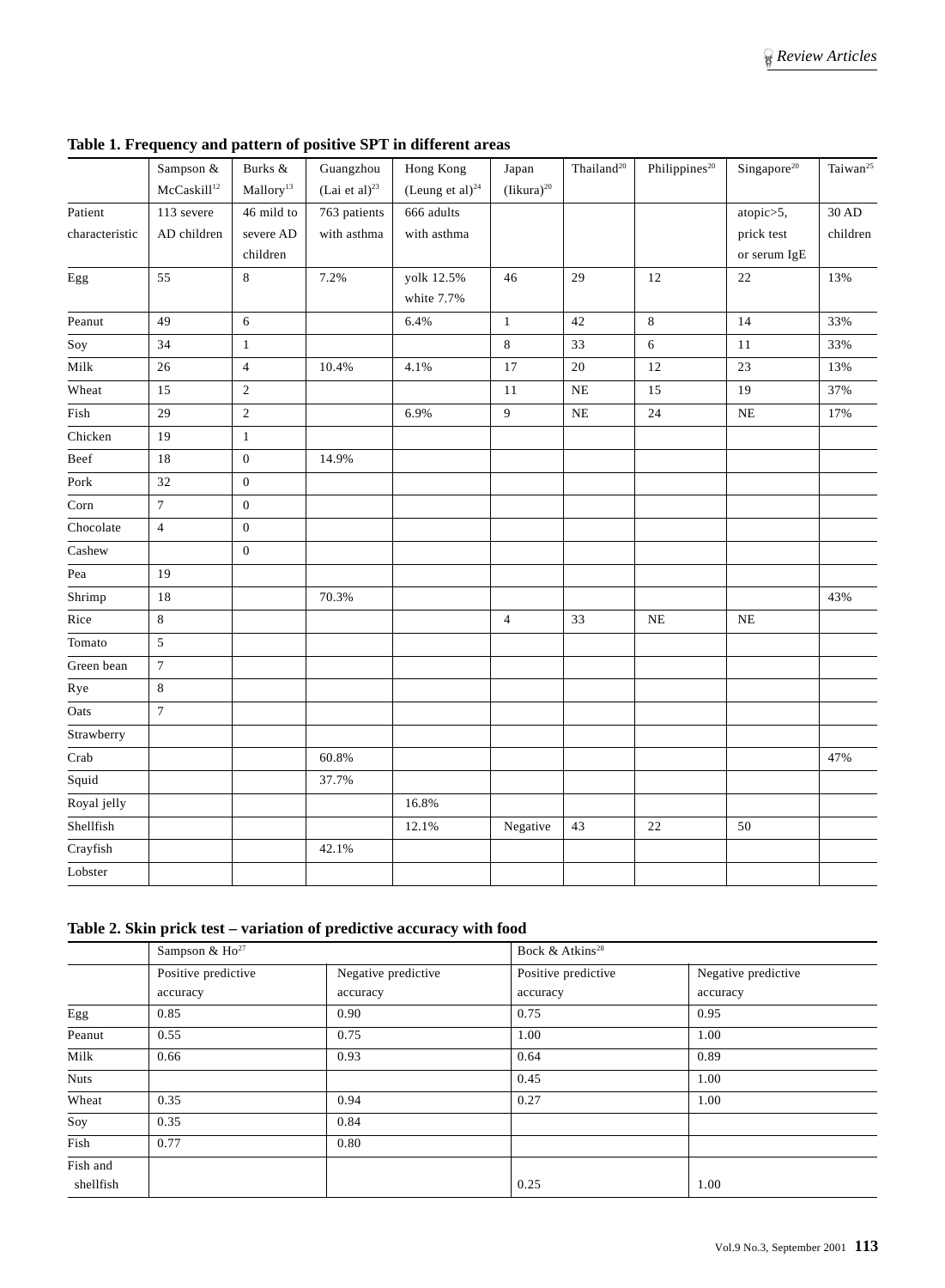and is useful when SPT cannot be performed due to diffuse dermatitis or dermatographism, or when antihistamines cannot be discontinued. In recent years, a modified RAST test called the CAP system FEIA (Pharmacia Diagnostics, Uppsala, Sweden) had been developed.27 It provided a quantitative assessment of allergen specific IgE antibody. The diagnostic levels of IgE for egg, milk, peanut, and fish allergies had been identified, which had a predictive value of over 95%.<sup>27</sup>

# **Patch test**

Patch test is not a standard or commonly used test for the diagnosis of food allergy. Isolauri<sup>30</sup> and Kekki<sup>31</sup> studied on cow's milk allergy in infants with atopic dermatitis. They used suspension of milk powder in normal saline for patch test and demonstrated that while many patients with immediate reactions were detected by SPT, patch testing could identify others with delayed reactions. Besides, Kekki showed that 26% of the cow's milk allergic infants were detected by patch test only, so that it improved the accuracy of skin tests in the diagnosis of food allergy in infants with atopic dermatitis. Majamaa in Finland reported that for both wheat allergy and cow's milk allergy, delayed-onset reactions were more common than immediate skin reactions and a higher percentage of allergic patients was detected by patch test than SPT.<sup>32,33</sup>

Breneman developed a food patch test using a suspension made of sterile, freeze-dried food products in Dimethylsulfoxide (DMSO).<sup>34</sup> This test is called Dimethylsulfoxide Food Test (DIMSOFT). He found that while DBPCFC immediate reactions correlated well with the RAST test positive results, the delayed reactions correlated only with the positive DIMSOFT test. The sensitivity was 74.4% while the specificity was 34.0%. No systemic adverse effects had occurred in his series of 400 patients with DIMSOFT test.

Biopsies at the positive sites had demonstrated an increase in T-lymphocytes, IgE, IgG, IgM, C3 and C4, suggesting that besides Type I reaction, other types of Gell-Coombs' immune reactions to food antigens were also in play.

## **Food aggravation of atopic dermatitis**

Positive reactions in DBPCFC was usually regarded as diagnostic for food-induced aggravation of the AD. The study of Engman in 1936 was frequently

quoted.35 A child with documented sensitivity to wheat had half of his body protected by dressings before oral challenge with wheat. Within two hours, the child developed intense pruritus, resulting in vigorous scratching of exposed areas. Eczematous lesions appeared only on exposed sites. However, it only involved a single patient. It did not tell how often this may occur, and whether aggravation could occur without immediate reaction. While scratching may be one of the mechanisms for aggravation, other authors had proposed late-reaction and type IV reactions as possible alternative mechanisms. Furthermore, in the studies on the effect of food on the severity of AD, interpretation was difficult. Different authors gave their own arbitrary definitions of aggravation and their results were conflicting.

# *Definition of significant aggravation*

In the controlled trial of a few foods diet (eliminating all but 5-8 foods) in AD patients by Mabin, a change of over 20% of the baseline score was arbitrarily defined as significant.<sup>36</sup> Reekers arbitrarily defined an increase of 30 SCORAD points as positive.<sup>37</sup> Moneret-Vautrin did not mention about the score criteria of positivity.38 In the population study of food intolerance by Young, the severity and frequency of symptoms were recorded on a scale of 0-3 points. Cut-off points for the differences between scores during placebo period and challenge period of 5 or 3 points were chosen arbitrarily to incorporate definite cases or probable cases respectively.39

# *Improvement of atopic dermatitis with diet management*

In the study of Sampson on 113 severe AD children, 56% of patients had one or more positive immediate response to DBPCFC.15 Three years after their food challenge study, the group of 13 children with elimination of identified allergenic food had much better clinical improvement than the group of 14 children without food elimination.

Atherton performed a double-blind controlled crossover trial of an egg and cow milk exclusion diet in 36 children with AD.40 Twenty completed the study. Fourteen patients (70%) responded more favorably to the antigen-avoidance diet than to the control diet, whereas only one (5%) responded more favorably to the control diet. Furthermore, there was no correlation between a positive SPT of egg and cow milk antigen and response to the trial diet. However, a very similar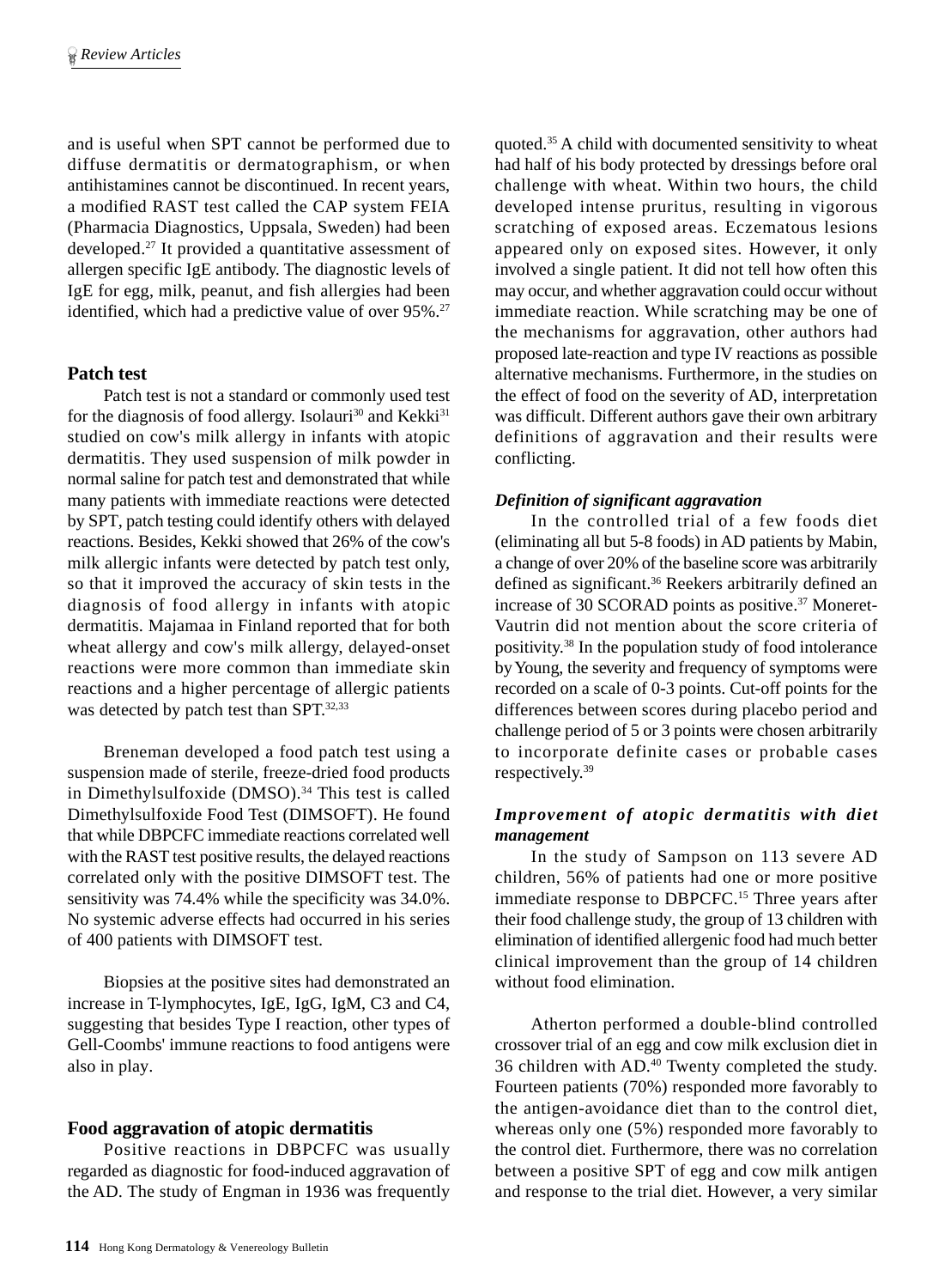study by Neild showed a much less striking overall response rate of 25%.41

Mabin studied 85 children with refractory AD. They were divided into three groups, receiving a few foods diet supplemented with either a whey hydrolysate or a casein hydrolysate formula, or to remain on their usual diet and act as control for a six-week period. They failed to show benefit from a few foods diet.<sup>36</sup>

# **Practical approach on suspected food allergy in atopic dermatitis**

Both Bock and Sampson suggested that because of the high sensitivity and low specificity, skin prick test should be used not to diagnose food allergy but to identify subjects in whom DBPCFC are required.<sup>10,42</sup> Burks suggested that any child with AD, which did not respond satisfactorily to first line conventional treatment, should be screened for food allergy with SPT, and then open food challenge for positive items. Patients with a food having more than three positive food challenges may then undergo a DBPCFC for that food.<sup>6</sup> Other authors had suggested various slightly different protocols.

#### **CONCLUSION**

Although many AD patients believed that food might aggravate their skin condition, the history was unreliable for diagnosis. Many tests have been used to identify the role of food allergy in AD. Skin prick test and RAST test are useful for screening. Some authors found food patch test useful. DBPCFC remains the gold standard. Studies on the effect of food on the severity of AD showed conflicting results.

*Learning points:*

*DBPCFC is the gold standard for diagnosis of food allergy. SPT and RAST have high sensitivity but low specificity, and is therefore useful only for screening. History of food-induced aggravation of AD is generally unreliable.*

#### **References**

- 1. Lau YL, Karlberg J. Prevalence and risk factors of childhood asthma, rhinitis and eczema in Hong Kong. J Paediatr Child Health 1998;34:47-52.
- 2. Leung R, Wong G, Lau J, et al. Prevalence of asthma and allergy in Hong Kong school children: an ISAAC study. Eur Respir J 1997;10:354-60.
- 3. Reinhod U, Wehrmann W, Kukel S, et al. Recombinant interferon gamma in severe atopic dermatitis. Lancet 1990;1: 1282.
- 4. Jujo KH, Renz J, Abe EW, et al. Decreased interferon gamma and increased interleukin 4 production in atopic dermatitis promotes IgE synthesis. J Allergy Clin Immunol 1992;90:323- 31.
- 5. Luk NM. Atopic dermatitis in Tuen Mun Skin Clinic: a survey of patient's characteristics, severity, prognosis and the family impact. HK Dermatology & Venereology Bulletin 1998;4:5- 10.
- 6. Burks AW, James FM, Hiegel A, et al. Atopic dermatitis and food hypersensitivity reactions. J Pediatr 1998;132:132-6.
- 7. Bock SA, Lee W, Remigio L, et al. Studies of hypersensitivity reactions to foods in infants and children. J Allergy Clin Immunol 1978;62:327.
- 8. Niggemann B, Sielaff B, Beyer K, et al. Outcome of doubleblind, placebo-controlled food challenge tests in 107 children with atopic dermatitis. Clin Exp Allergy 1999;29:91-6.
- 9. Sampson H. Role of immediate food hypersensitivity in the pathogenesis of atopic dermatitis. J Allergy Clin Immunol 1983; 71:473-80.
- 10. Hold CA, Parish WE. In: Rook/Wilkinson/Ebling Textbook of Dermatology. 6th edn. Blackwell Science, 1998:706.
- 11. Sampson HA, McCaskill CC. Food hypersensitivity and atopic dermatitis: evaluation of 113 patients. J Pediatr 1985;107:669- 75.
- 12. Sampson HA, Albergo R. Comparison of results of skin tests, RAST, and double-blind, placebo-controlled food challenges in children with atopic dermatitis. J Allergy Clin Immunol 1984; 74:26-33.
- 13. Burks AW, Mallory SB, Williams LW, et al. Atopic dermatitis: clinical relevance of food hypersensitivity reactions. J Pediatr 1988;113:447-51.
- 14. Sampson HA. The role of food allergy and mediator release in atopic dermatitis. J Allergy Clin Immunol 1988;81:635-45.
- 15. Sampson HA, Broadbent KR, Bernhisel-Broadbent J. Spontaneous release of histamine from basophils and histaminereleasing factor in patients with atopic dermatitis and food hypersensitivity. N Engl J Med 1989;321:228-32.
- 16. Charlesworth E, Kagey-Sobotka A, Norman P, et al. Cutaneous late-phase response in food-allergic children and adolescents with atopic dermatitis. Clin Exp Allergy 1992;23:391-7.